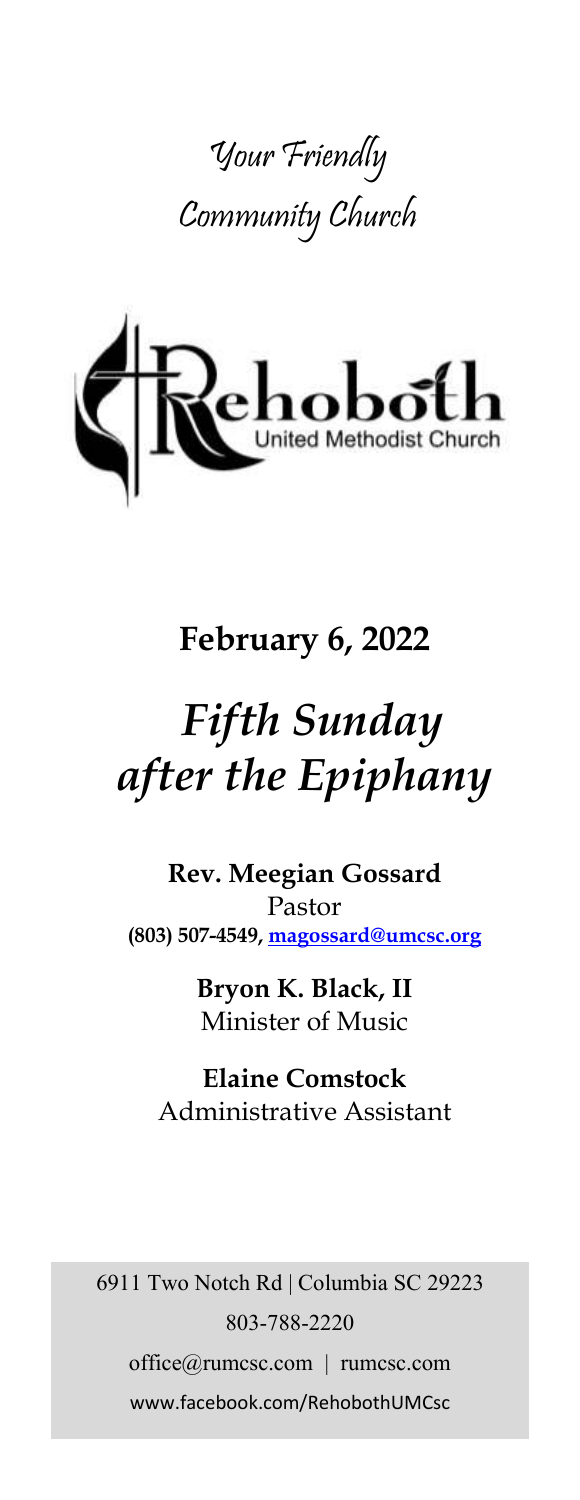#### **ORDER OF WORSHIP**

**PRELUDE** "How Great Thou Art"

# **WELCOME**

 **& ANNOUNCEMENTS** Judi Rose

#### **\*CALL TO WORSHIP**

Leader: O Lord our God, we come together with songs of praise in our hearts, because of your unfailing love and faithfulness.

**People: Even though we struggle with life's issues, your mercy blesses us.**

Leader: Listening God, we come together with prayers of thanks in our hearts, because you hear and answer our prayers.

**People: Even though life is sometimes difficult, your strength blesses us.**

Leader: Welcoming God, we come together in reverent worship filling our minds, because your faithful love endures forever.

**People: Even though we are fragile people who sometimes feel lost and abandoned, God's love blesses us and never changes. Thanks and praise be to our glorious God for ever and ever. Amen.**

#### **\*HYMN FWS #2070**

"He Is Exalted"

#### **\*PRAYER OF THE DAY**

**God our Delight, your word guides us in paths that are true. We do not want to walk so long in sin that we take our place among those opposed to your ways, or settle down in the company of ridicule. Watch over us, we pray, as we meditate on you day and night, and we will be happy. Amen.**

#### **CHILDREN'S MOMENT** Diane Horn

**PRAYER** Sherry Smoak

**OFFERING**

**OFFERTORY ANTHEM RUMC Choir**  "He's Got the Whole World in His Hands"

#### **\*DOXOLOGY #95**

**\*GOSPEL READING NT #58**

Luke 5:1-11

**SERMON** Rev. Dr. Cathy Jamieson "Let's Go Fishing"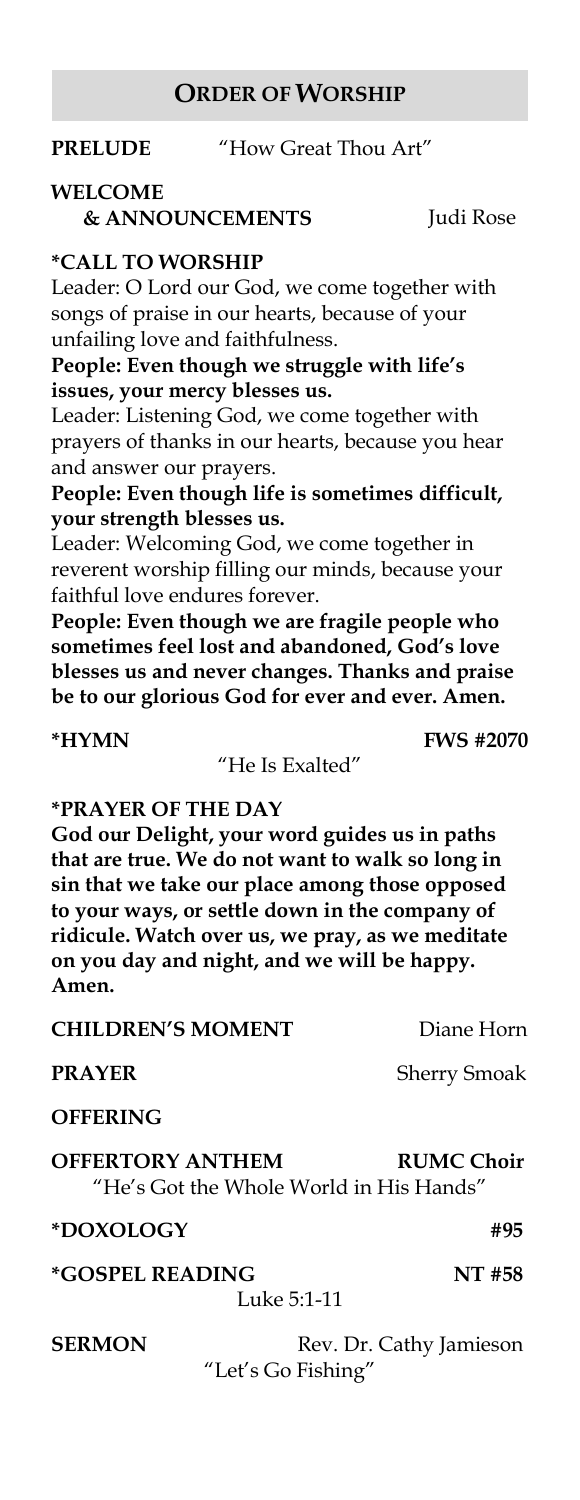#### **HOLY COMMUNION #12**

#### **\*HYMN OF INVITATION #398**  "Jesus Calls Us"

#### **INVITATION TO CHRISTIAN DISCIPLESHIP**

The altar is open for prayer. If you would like the pastor to pray with you, please so indicate. The doors of our church are open if anyone wants to join by profession of faith or by transfer.

#### **\*BENEDICTION**

#### **AMEN RESPONSE #898**

#### **POSTLUDE**

"He's Got the Whole World in His Hands"

*\*Please stand as you are able.*

### **WELCOME GUESTS**

We welcome you to our worship service this morning. If you are visiting, please complete a visitor's card located in your pew and place it in the offering plate.

We welcome and thank our District Superintendent, Rev. Dr. Cathy Jamieson, for being with us in Pastor Meegian's absence and for providing our message today.

Our mission project for February is to purchase Wal-Mart gift cards for the children at Epworth Children's home. If you would like to donate to this project, please see Tiffany Phillips.

Dave Petty is collecting warm clothing for the homeless. If you have extra coats, hats, gloves, etc., please bring them to the church and place in the large tote located in the hallway outside the church office.

A thank you goes to our volunteers who have provided assistance to the VITA Program (Volunteer Income Tax Assistance) for the past two Saturdays in the CLC. We will provide assistance to the program again on February 19 and March 26. If you would like more information about this program, please contact Bill Rose or Tiffany Phillips.